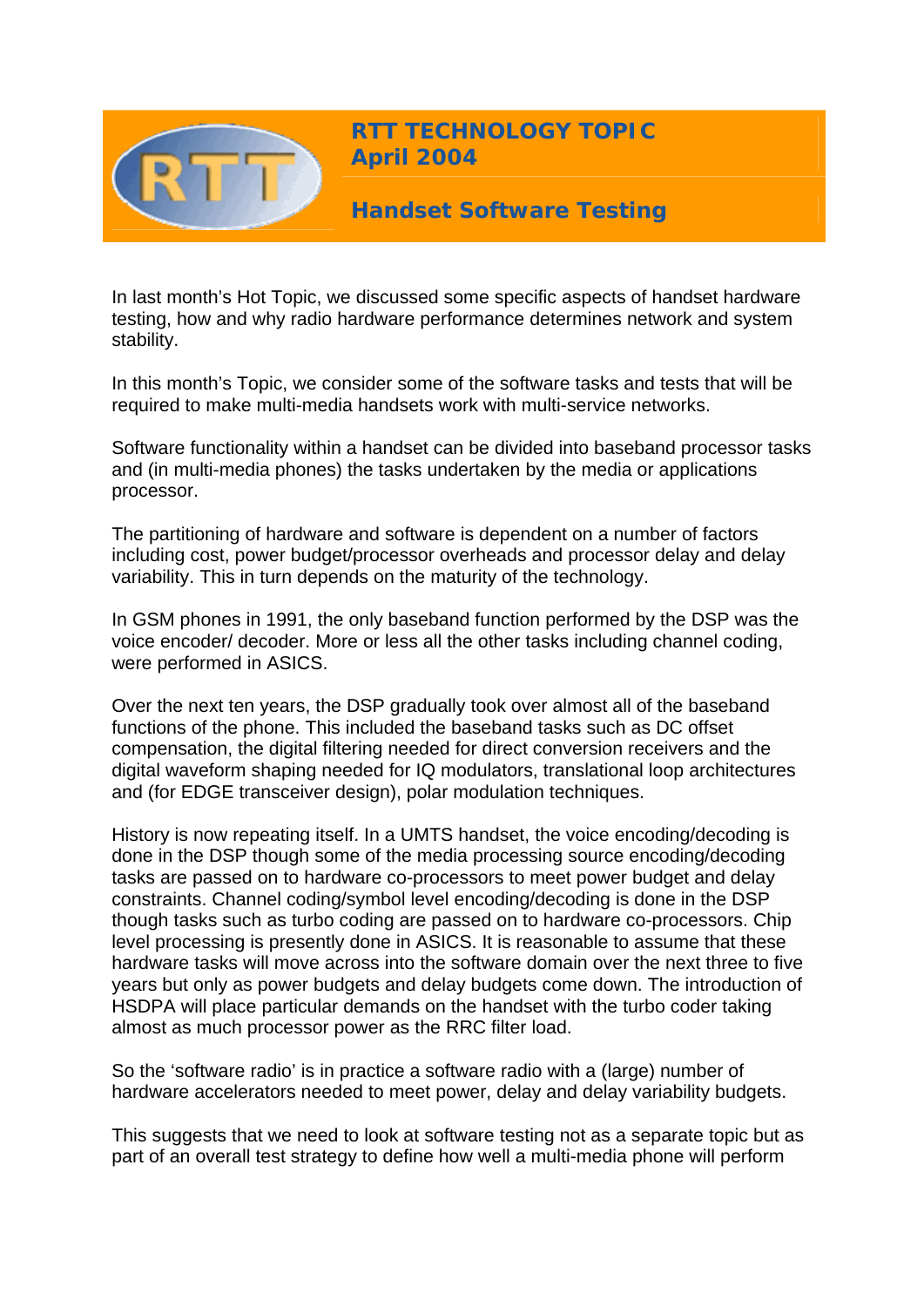when accessing a multi-service network.

The starting point is not to look at the handsets themselves but to look at the network.

When signing an infrastructure contract, network infrastructure vendors and network operators will have normally agreed on, or at least discussed, the key performance indices (KPI's) that will need to be achieved for a certain percentage of the area to be covered by the radio system.

This will typically include blocked call rates, call success rates, dropped call rates and possibly, also, agreed voice quality metrics.

The achievement of these KPI's is very dependent on the mix of handsets used in the network.

The bar graphs below are test results from the five UK mobile operators (four GSM and the one publicly available 3G network) and show the mean opinion voice quality score results for 8 different mobile handsets.

Note the significant difference from handset to handset. The worst performing handset in the test was also one of the most expensive. Note that the uplink quality was generally worse than the downlink quality though the worst performing handset actually performed better on the uplink than the downlink suggesting that it had a receiver sensitivity problem.





The bar graphs below show the worst case performance for the 8 handsets defined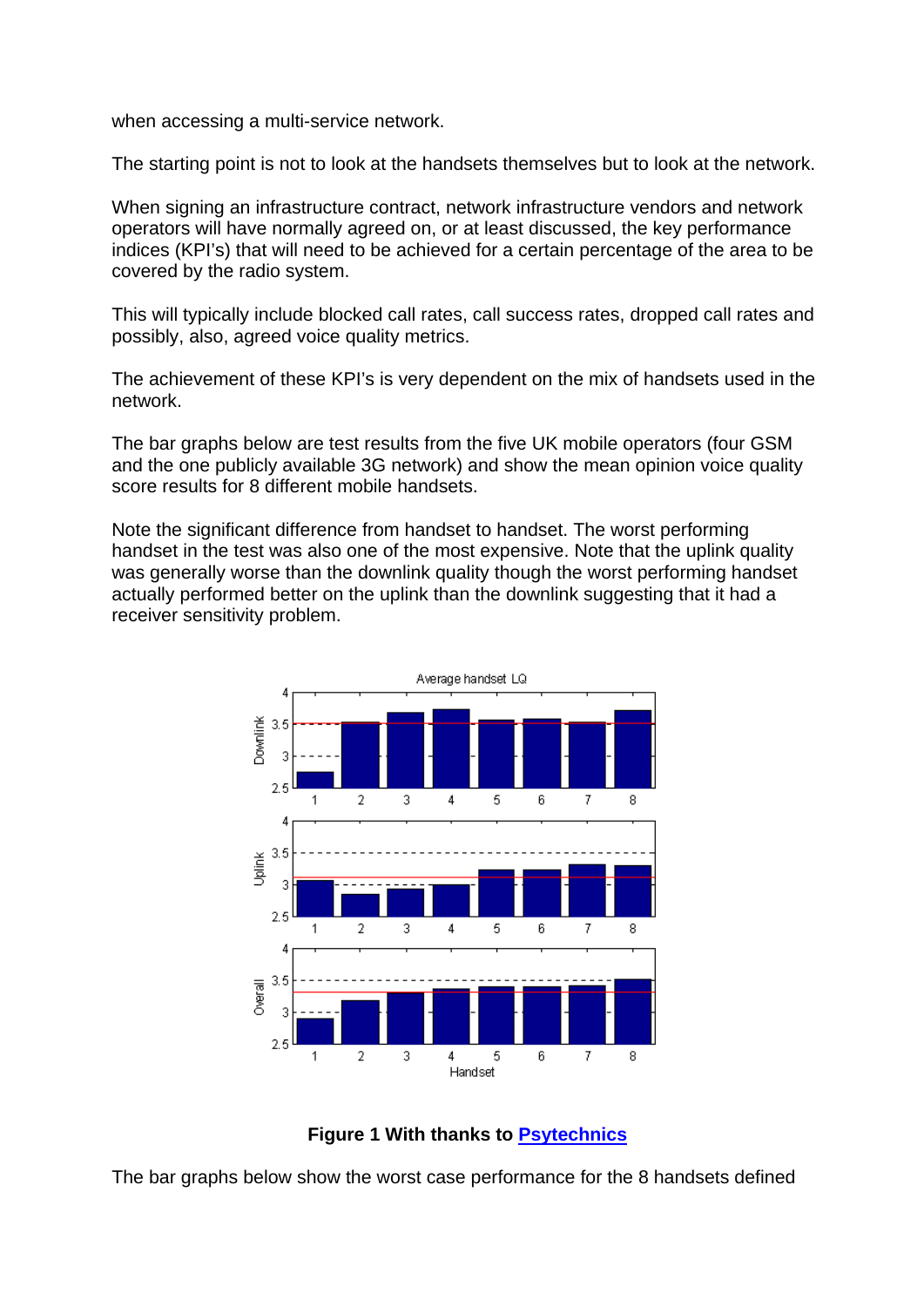as the minimum quality during any 6 second measurement period. The point here is that measurement quality can vary significantly during a call. Not shown but significant is the fact that some handsets dropped calls much more frequently at busy times during the day.



**Figure 2: With thanks to [Psytechnics](http://www.psytechnics.com/page.php?id=home)**

The reason for these large differences may be just due to differences in radio performance. The fact that the worst performing phone is also one of the most expensive means that it will also probably have the smallest form factor which makes it harder to produce good receive sensitivity.

It highlights the fact that the RF performance of the phone is still a dominant factor in achieving consistent end to end quality.

The above results were for phones supported on traditional circuit switch connections.

Now consider the impact of introducing Release 6 based IP voice, IP audio and IP video.

The idea of IP voice is that a packet stream from a software based AMR narrow band or wideband encoder will be multiplexed on to a common packet channel and delivered into the IP RAN for software switching over the IP core.

The IP packet stream will carry additional stuffer bit and header overheads and will be subject to delay and delay variability as it passes through the network. This will make